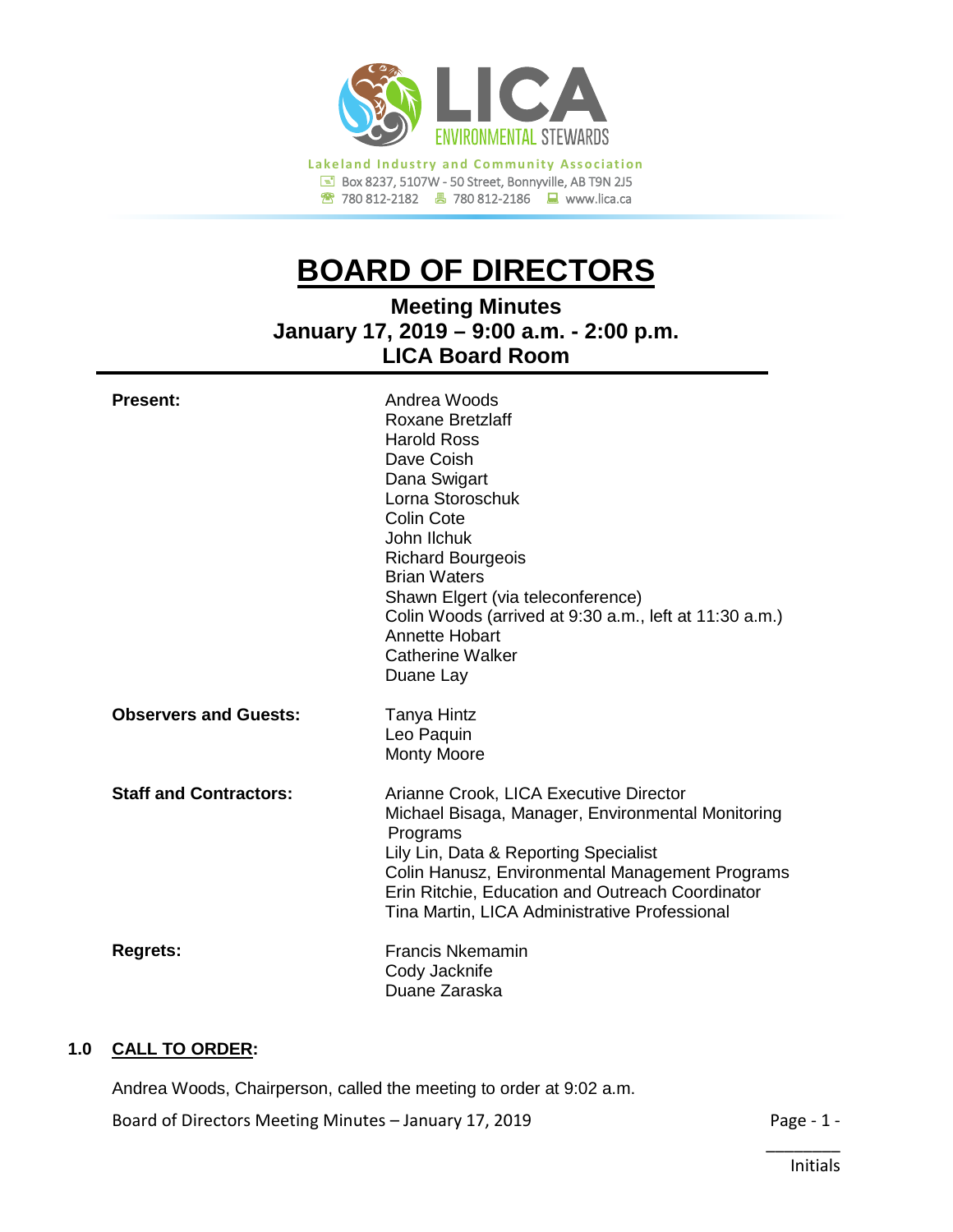- **1.1 Introductions and Sector Updates**
- **1.2 Vision, Mission and Values**
- **1.3 Roll Call**
- **1.4 Approval of Agenda**
- **#1 Moved by Catherine Walker AND RESOLVED that the January 17, 2019 Agenda be approved as amended:**
	- **Add item 3.3 Beaver River Watershed Creek Testing Work Plan**
	- **Correction of corresponding numbering for the above addition**
		- **1.5 Approval of Minutes**

**#2 Moved by Roxane Bretzlaff AND RESOLVED that the Minutes of the December 13, 2018 Board of Directors meeting be approved as presented.**

## **2.0 ONGOING BUSINESS**

#### **2.1 Education and Outreach Update**

#### **2.1.1 2019 Calendar Contest**

A thousand 2019 Youth Calendars have been distributed to town offices, schools, sports centers, and libraries in Bonnyville, Cold Lake, St. Paul, Elk Point, and Glendon.

#### **2.1.2 Little Green Thumbs**

Ardmore School's second Little Green Thumbs garden is up and running in the pre-kindergarten classroom. The first Little Green Thumbs garden is doing well.

We have sent a follow-up email to École des Beaux-Lacs in regards to the requested support of their Little Green Thumbs Garden and are awaiting their reply.

## **2.1.3 Vermicomposting Workshops**

Erin has planned a Vermicomposting Workshop for Wednesday, January  $30<sup>th</sup>$  from 6:00-8:00 p.m. in St. Paul at the Family and Community Support Services (FCSS). This event has been advertised both on Facebook and in the St. Paul newspaper.

A Vermicomposting Workshop has also been planned in Cold Lake for Thursday, February 28<sup>th</sup> from 6:00-8:00 p.m. at the Cold Lake FCSS. This event will be advertised once the St. Paul workshop has been completed to avoid confusion.

Volunteers to assist at either event are welcome.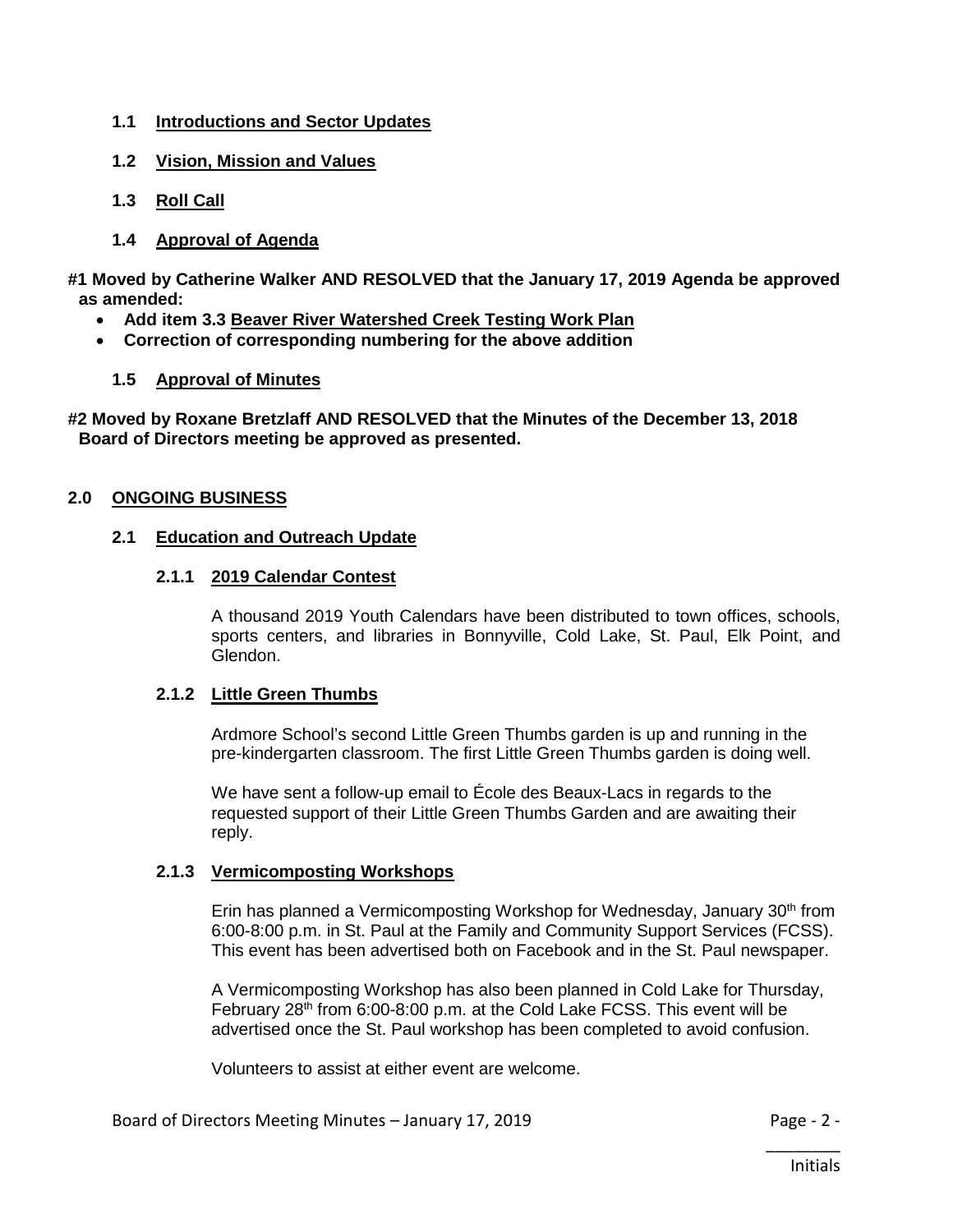## **2.2 Environmental Monitoring Programs Update**

## **2.2.1 Routine Operations & Reporting**

The improvement projects for the Cold Lake and Maskwa stations are still underway. ATCO has clarified the power line set-back distance at the Cold Lake station and a new 10 meter meteorological tower has been ordered. Alberta Environment and Parks (AEP) has provided two new instruments for the Cold Lake station as part of the life-cycle replacement program. We are still waiting for feedback from the AEP auditors on the new Maskwa site.

The Air Quality Health Index (AQHI) calculation and forecast are now available for the Portable Air Monitoring System (PAMS), listed as Bonnyville on the LICA website.

A new AQHI website module was proposed to the Education and Outreach Committee in November and implementation is now underway. The new website module was designed to be visually consistent with AEP and Environment and Climate Change Canada (ECCC) websites, where AQHI data from Provincial and National networks reside. The new module is also more intuitive, with a left to right reading pattern, and a vertical listing is more easily expanded.

## **2.2.2 Special Projects**

Deployment of the Beaver River Valley monitoring array is nearly complete. Three meteorological stations have been deployed along the north side of the river; discussions are underway with landowners who may provide a host site for the fourth station on the south side of the river valley.

Mike attended the Deposition Integration Workshop in December. At the workshop, a list of key uncertainties and over 40 associated key questions were compiled in relation to deposition monitoring in Alberta, see attachment. Key uncertainties were grouped into 5 theme areas. LICA's soil acidification monitoring program addresses a few of these theme areas including monitoring deposition effects of total nitrogen/sulphur and long-term trend analysis. The work plan for this program has been updated to explicitly address appropriate key uncertainties and questions identified in the Workshop. Opportunities to integrate this program with other oil sands soil monitoring will be investigated.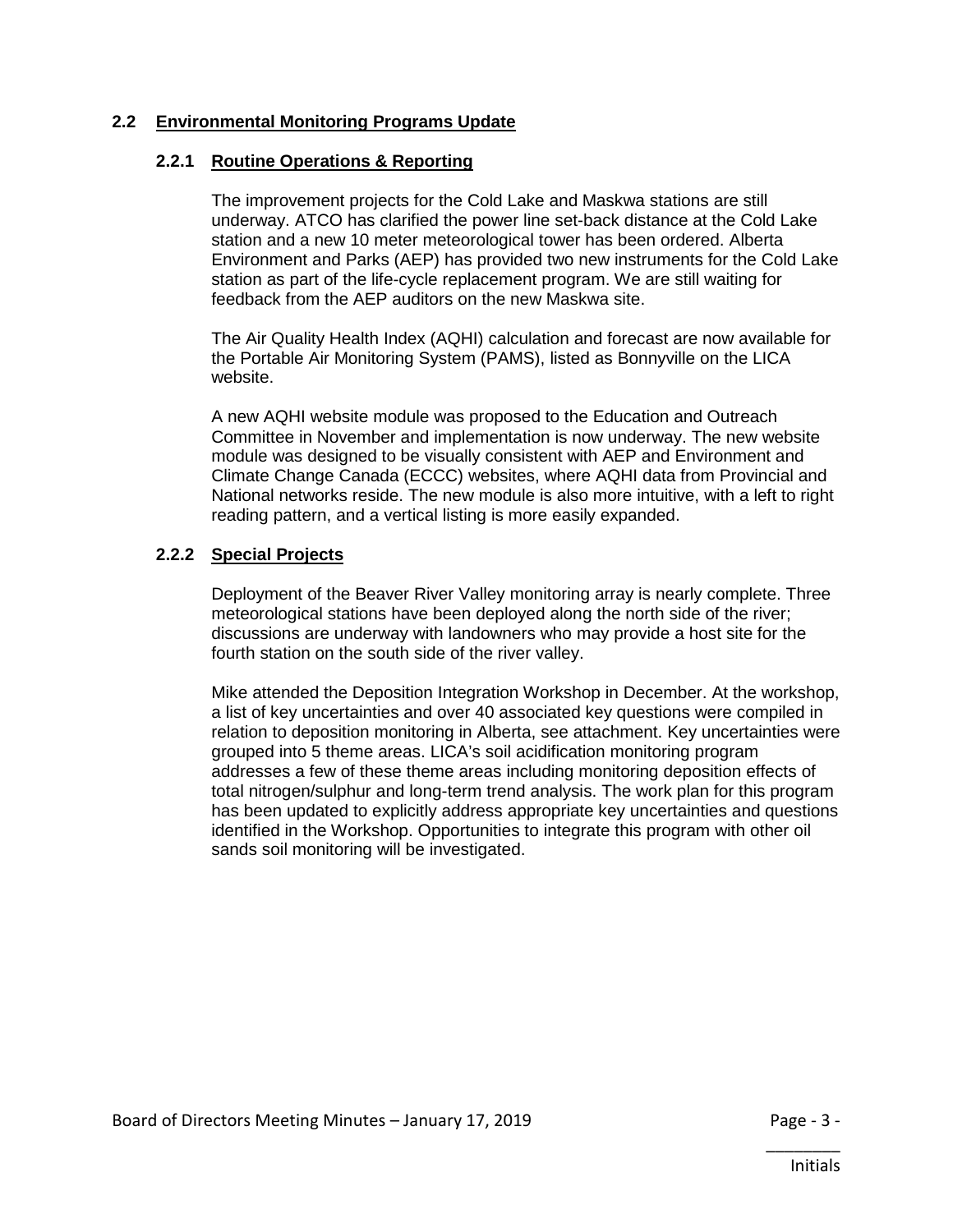## **2.2.3 Planning & Optimization**

The letter of support for the new Alberta Ambient Air Quality Objective (AAAQO) for ozone has been submitted.

The next meeting for the Network Optimization project is next week. There are no further updates on this project at this time.

A summary of the Atmospheric Pollutant Active Monitoring Network work plan was reviewed noting no changes from the previous year. Continuous monitoring occurs at our four active monitoring stations located near Cold Lake South, St. Lina, Maskwa, and at the PAMS station located by Bonnyville. We are also continuing our canister program through the integrated monitoring program and continue to provide AQHI data as per AEP requirements.

The Atmospheric Pollutant Passive Monitoring Network work plan remains unchanged with the exception of a pilot program to passively monitor polycyclic aromatic compounds (PACs); this addition is championed by AEP. The PAC samplers will be deployed on a 2-month interval for a trial period of one year. Six samplers will be co-located at existing passive monitoring sites and 1-3 samplers will be co-located at Cold Lake First Nations (CLFN) surface water quality monitoring sites.

Meteorological monitoring along the Beaver River Valley is ongoing. Work done thus far is part of Phase I of the program and will continue over the next 2 years with quarterly data summaries provided to AEP.

The Cold Lake Soil Acidification Monitoring Program was put on pause by AEP last year, however the LISC funded the soil sample collection to maintain the data set. Those samples have been archived and analysis is pending the final outcome of the deposition workshops being held by AEP. This year we have applied again to complete our soil sample testing with the addition of collection and analysis of last years' samples.

# **2.2.4 ALMS**

No report**.**

## **2.3 Environmental Management Programs Update**

## **2.3.1 WPAC Operations Update**

No report.

## **2.3.2 Jessie Lake Restoration Program Update**

Colin gave a brief update indicating that he has been in touch with the Administration and Public Works divisions of the M.D. of Bonnyville. He is still working on presenting our findings to the Town of Bonnyville for further discussion.

\_\_\_\_\_\_\_\_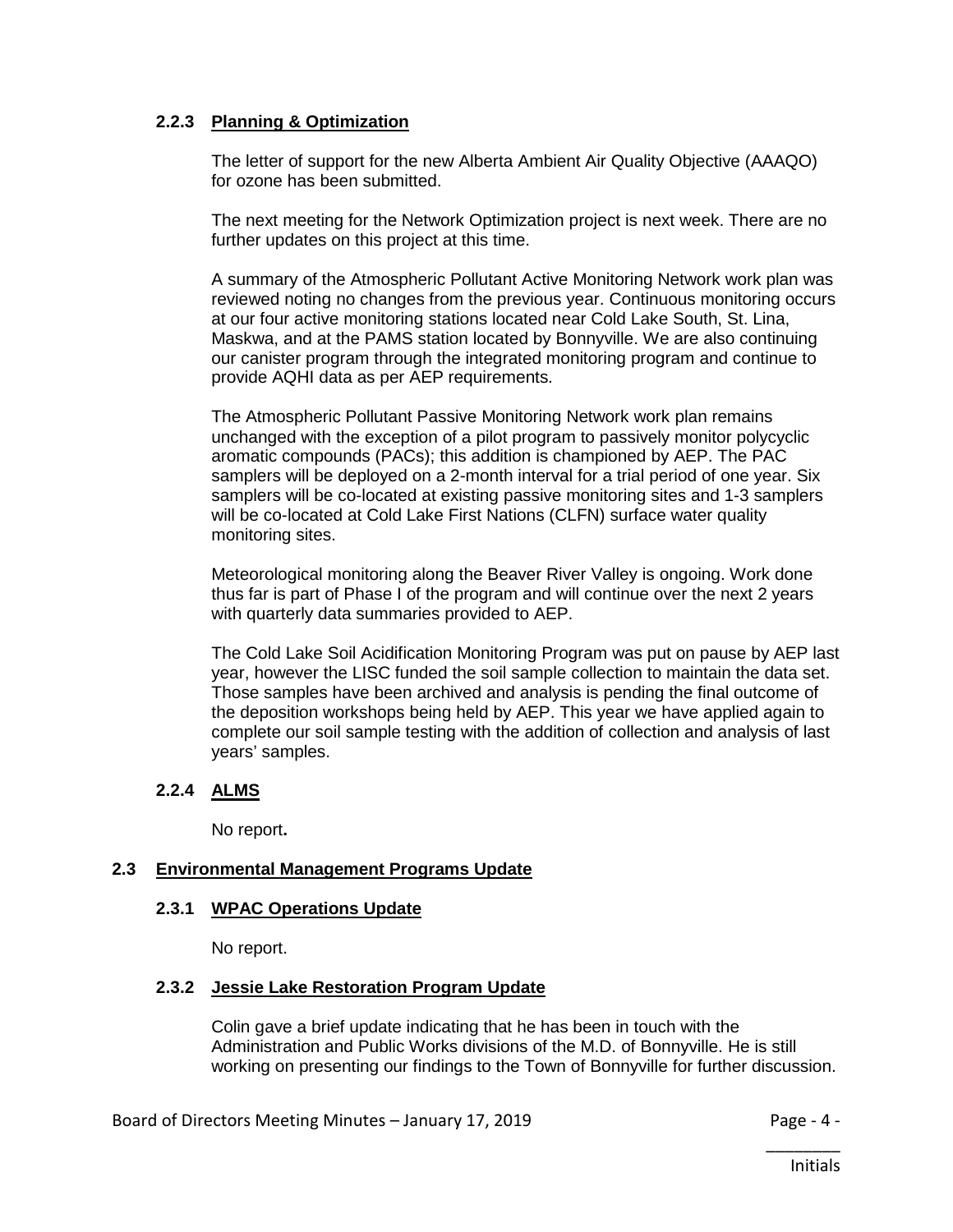# **2.3.3 Muriel Lake Restoration Program Update**

No report.

# **2.3.4 Moose Lake Restoration Program Update**

No report.

# **2.3.5 WRRP Update**

No report.

# **2.3.6 IWMP Update**

No report.

## **2.4 Administration**

## **2.4.1 Executive Director's Report**

Arianne presented her Executive Director's report. Of note, we still have not received a response from AEP in regards to the status of our 2018-19 Airshed Engagement Grant Application. Also, the County of Vermillion River has joined our membership.

### **#3 Moved by Dana Swigart AND RESOLVED that Andrea Woods, the Board Chair, send a follow-up email to AEP enquiring on the status of the 2018-19 Airshed Engagement Grant Application.**

# **2.4.2 Chair's Report**

No report.

# **2.4.3 Treasurer's Report**

# **2.4.3.1 Accounts Receivable Report to January 8th, 2019**

Arianne presented the accounts receivable report to January 8, 2019 to the Board.

# **2.4.3.2 Finances to Date December 31st, 2018**

Arianne presented the Finances to Date to December 31, 2018 to the Board.

# **2.4.4 Governance Committee**

No report.

# Board of Directors Meeting Minutes – January 17, 2019 **Page - 5 -** Page - 5 -

\_\_\_\_\_\_\_\_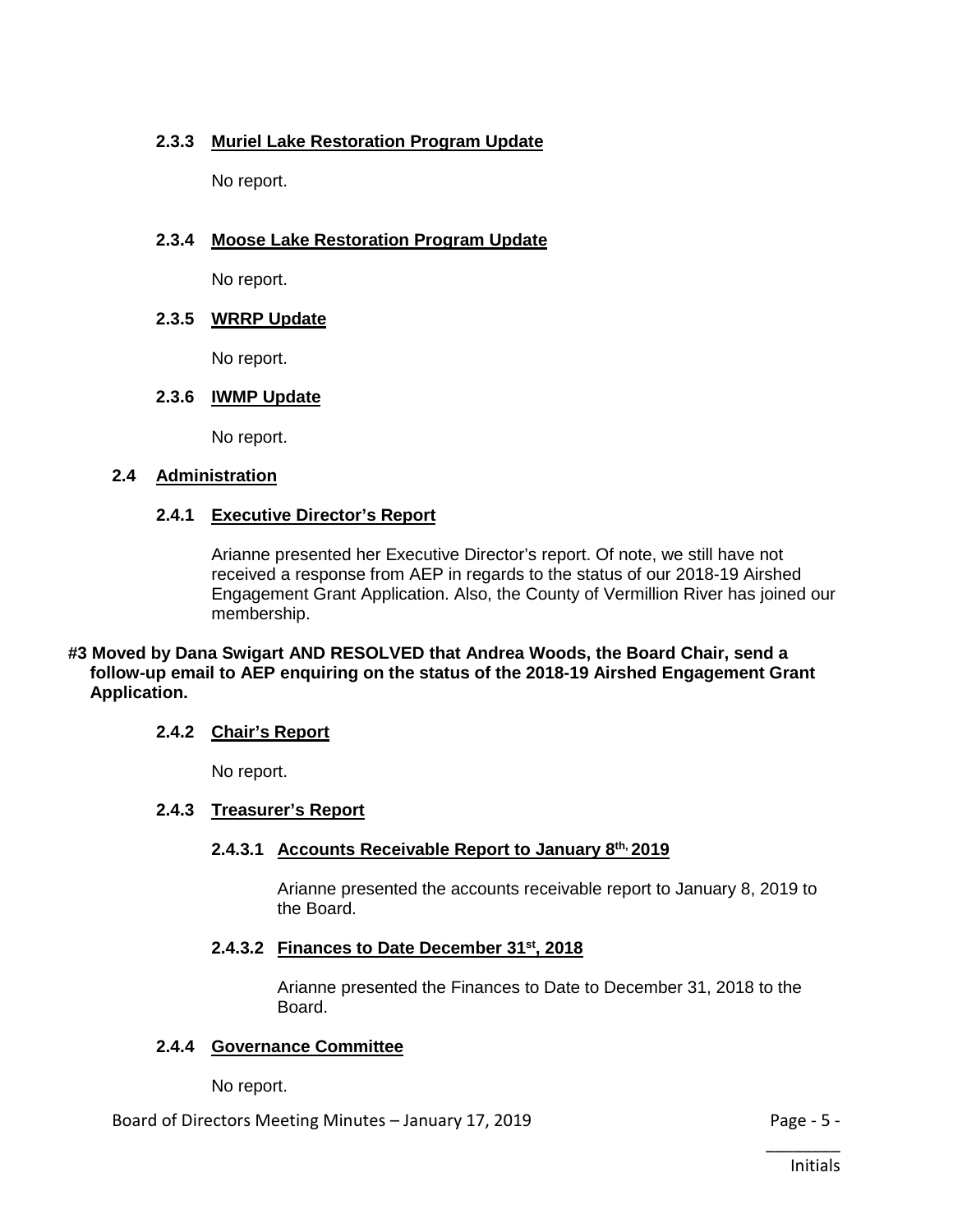# **2.4.5 Education and Outreach Committee**

No report.

## **2.4.6 Technical Working Group (TWG)**

## **2.4.6.1 TWG Minutes of December 3, 2018 - DRAFT**

A draft of the Minutes of the December 3, 2018 Technical Working Group meeting were presented to the Board for review.

## **3.0 UPCOMING BUSINESS**

## **3.1 Strategic Planning**

The Board reviewed the Strategic Plan noting minor changes throughout the document.

- **3.1.1 Convene and Collaborate**
- **3.1.2 Engage and Inform**
- **3.1.3 Influence and Improve**
- **3.1.4 Efficient and Effective**

#### **#4 Moved by Duane Lay AND RESOLVED that the discussed changes be updated and a revised copy of the Strategic Plan be posted to the LICA website.**

## **3.2 WPAC 2019-2020 Annual Work Plan**

Colin reviewed the WPAC 2019-2020 Annual Work Plan with the Board. The Board suggested a few minor changes.

The Board agreed without motion that Colin should reach out to local municipal planning councils for meeting schedules and agendas to increase LICA involvement in assisting with planning and development.

## **3.3 Beaver River Watershed Creek Testing Work Plan**

Colin presented a revised version of the BRW Creek Testing Work Plan to the Board. The Board discussed the work plan and agreed more changes were required. The Board accepted the in-progress BRW Creek Testing Work Plan as information, requesting that Colin forward the revised version to the Board and TWG by email for further comment. A final version will be provided to the Board prior to submission.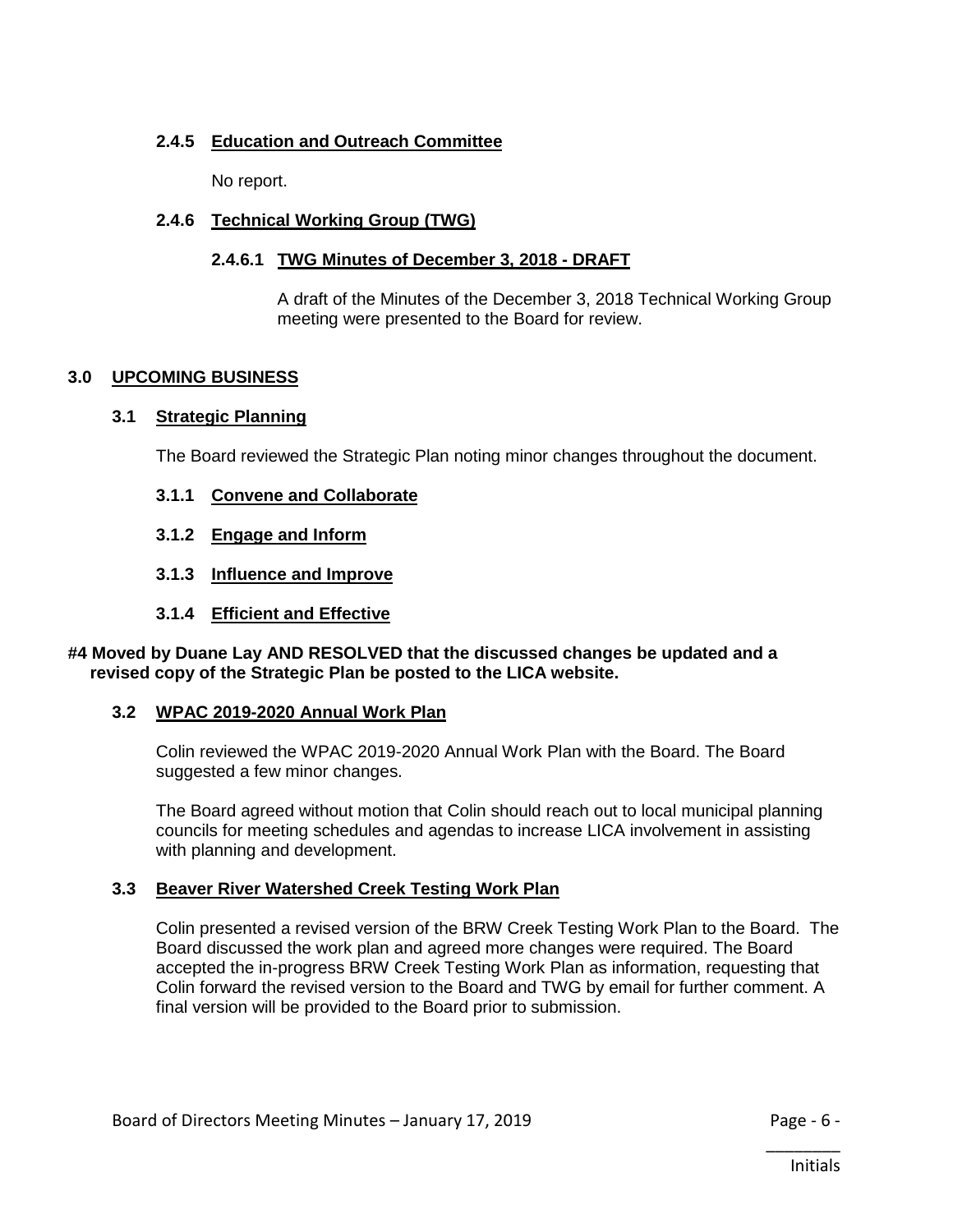# **3.4 Proposed Staffing Level Increase Report**

Arianne presented her proposed staffing level increase report to the Board.

- **#5 Moved by Colin Cote AND RESOLVED that the Board supports the increase of staff compliment to include 1 permanent full-time Education and Outreach Assistant, and approve an additional budget cost of \$50,300 for 2019-2020, and that the additional budget cost be funded by the options mentioned in the report.**
- **#6 Moved by Harold Ross AND RESOLVED that the Governance Committee, along with the ED, Program Managers and E&O Coordinator, develop a job description for the new Education and Outreach Assistant position and review the current Education and Outreach Coordinator job description, for Board approval.**

## **3.5 Exploring In-Lake Treatment Options ALMS Workshop**

Colin requested to attend this event as it ties in directly with the Jessie Lake Restoration Project we have been working on. Colin Cote asked that we also forward this information on to him.

**#7 Moved by Dana Swigart AND RESOLVED that Colin Hanusz attend the Exploring In-Lake Treatment Options workshop and that mileage and accommodation expenses be covered by LICA.**

## **4.0 Affiliate Organizations**

# **4.1 Alberta Water Council**

No report.

## **4.2 Alberta Airsheds Council**

No report.

## **4.3 Beaver River Fish & Game Association**

## **4.3.1 Winter dissolved oxygen level lake testing project**

The Beaver River Fish & Game Association (BRFG) is interested in testing winter dissolved oxygen levels in several lakes in the region and has requested the use of LICA's YSI probe for this testing.

### **#8 Moved by John Ilchuk AND RESOLVED that LICA will lend the YSI probe to the Beaver River Fish and Game Association under a signed User Agreement in accordance with LICA policy.**